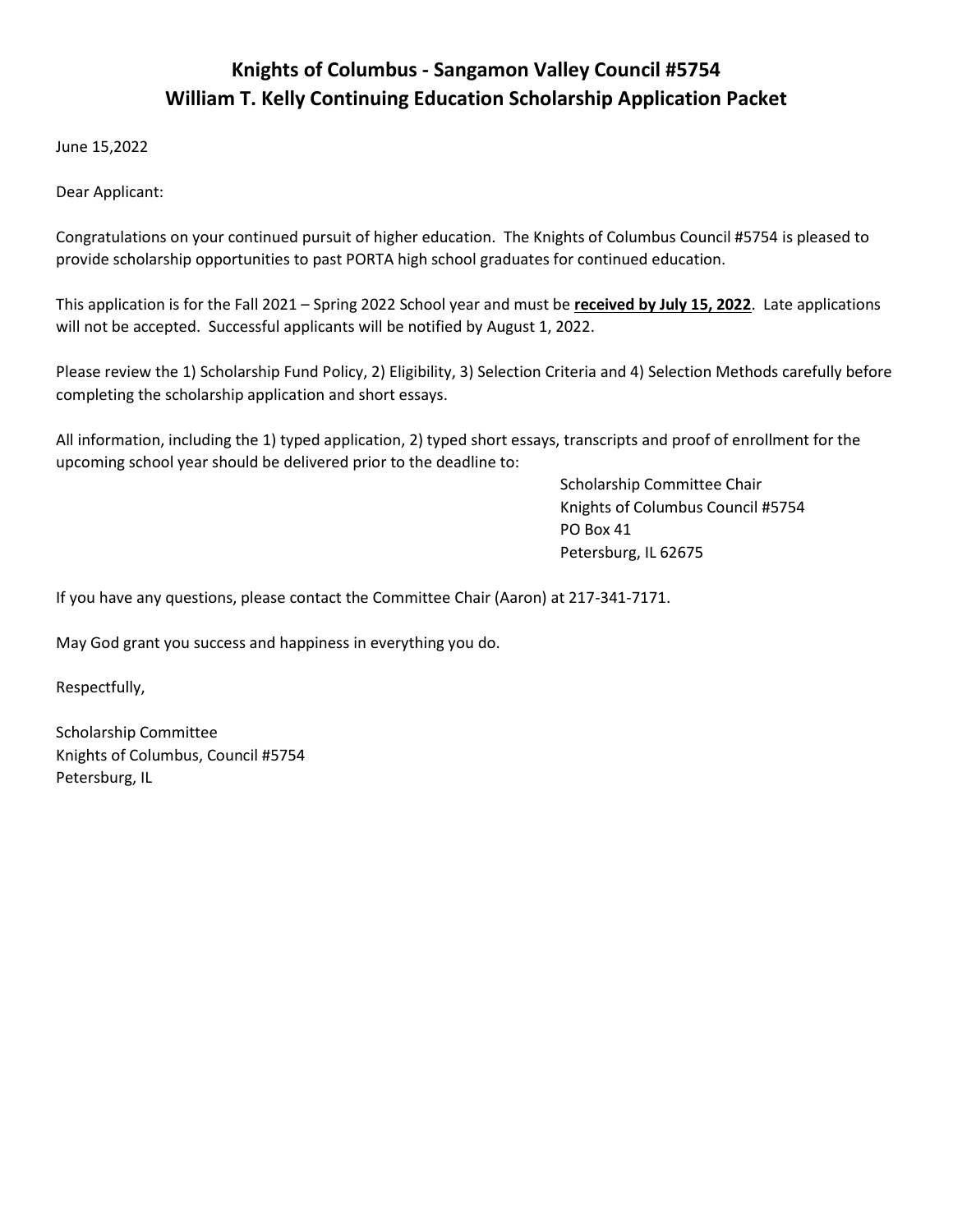# **Knights of Columbus Council #5754 William T. Kelly Continuing Education Scholarship Application 2022**

#### **Deadline: July 15**

## **Scholarship Fund Policy**:

The Knights of Columbus Council #5754 believes in higher education opportunities for youth in the faith communities we serve. The William T. Kelly Estate, through the Council has established a scholarship fund for graduating PORTA students pursuing higher education. In addition to offering scholarships to graduating seniors from PORTA high school, this scholarship annually provides up to four \$2,000 scholarships to past PORTA high school graduates. These scholarships are awarded annually based on received applications.

#### **Eligibility**:

- Graduate of PORTA High School Petersburg, Illinois
- Currently attending an accredited university or college as a full-time student pursuing an undergraduate or graduate degree
- Must demonstrate the qualities identified in the selection criteria
- Those students currently receiving a renewable scholarship are not eligible.

# **Selection Criteria**:

- **Post-secondary academic achievement** this will primarily be based on GPA but may also include postsecondary academic honors
- **Charity** (aka community service) is one of the four (4) principles of the Knights of Columbus and service to others is a responsibility of all people.
- **Patriotism**, like Charity, is one of four (4) principles held by the Knights of Columbus. Support of this Nation, its people and and its values make us the greatest citizens.
- **Professional Path**

# **Selection Method**:

Applications for the Knights of Columbus William T. Kelly Continuing Education Scholarships shall be judged by a committee of active members from Council #5754 appointed by the Grand Knight. Committee members will review applications to 1) ensure eligibility, 2) ensure all required information is provided and 3) rank applicants. The top four applicants will be recommended for awards. Applications will be destroyed after awards are finalized.